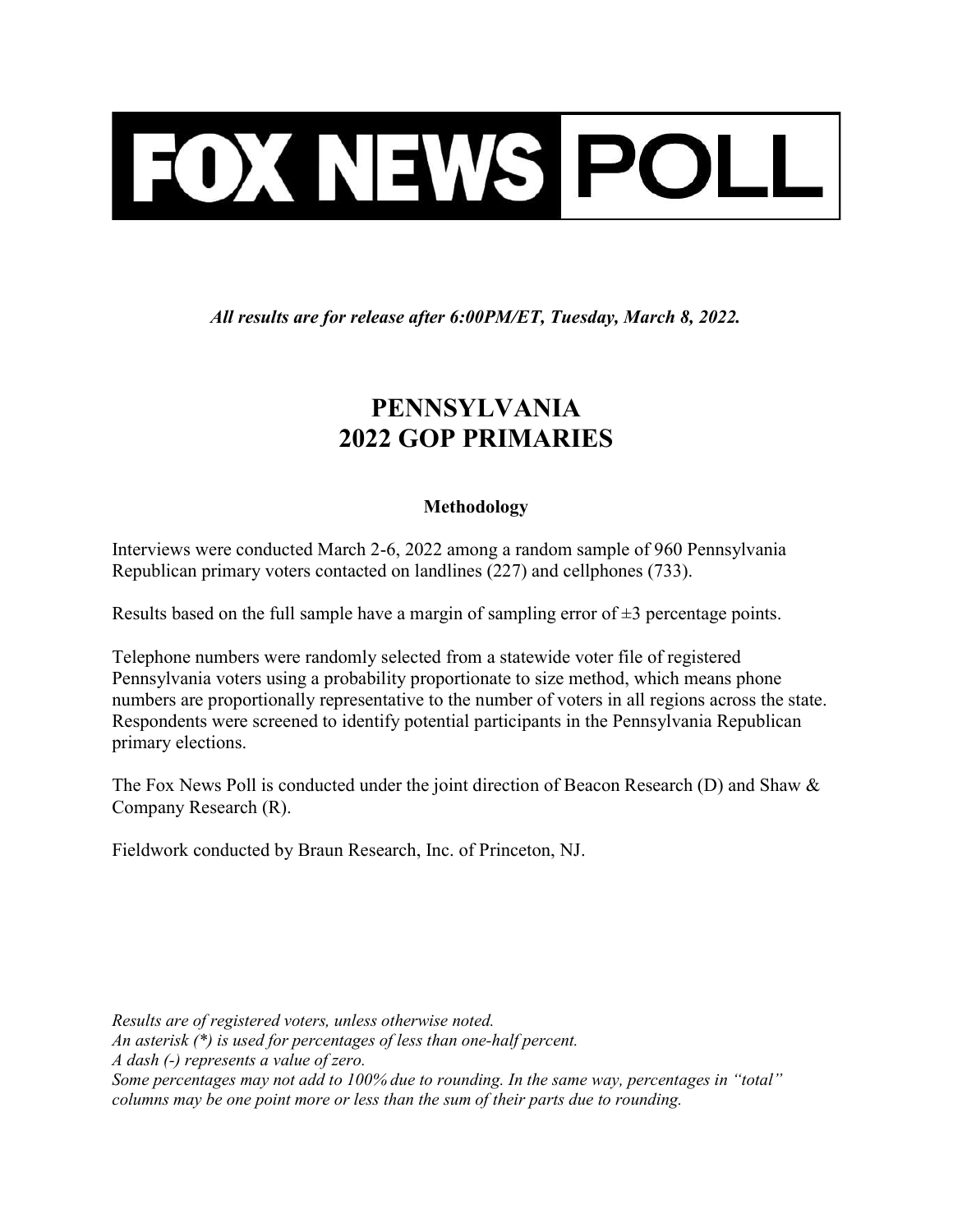1. How likely are you to vote in the May 17th Pennsylvania Republican primary election for governor and U.S. Senator -- will you definitely vote in the Republican primary, probably vote, probably not vote, or definitely not vote?

|            |      |      | Definitely Probably Probably Definitely |                          |                                |
|------------|------|------|-----------------------------------------|--------------------------|--------------------------------|
|            | vote | vote |                                         |                          | not vote not vote (Don't know) |
| 2-6 Mar 22 | 82%  |      | -                                       | $\overline{\phantom{a}}$ | -                              |

2. How interested are you in the Republican primary election? Are you:

|                         | Extremely | V erv | Somewhat | Not at all (Don't know) |
|-------------------------|-----------|-------|----------|-------------------------|
| 2-6 Mar 22              | 45%       |       |          |                         |
| Q3 McCormick supporters | 46%       | 36    |          |                         |
| Q3 Oz supporters        | $50\%$    |       |          | -                       |

3. If the Pennsylvania Republican primary election for U.S. Senator were held today, who would you vote for if the candidates were: [RANDOMIZE] [IF NOT SURE: Well, if you had to decide today, which one would you choose?]

|                       | 2-6 Mar 22 |
|-----------------------|------------|
| David McCormick       | 24%        |
| Mehmet Oz             | 15         |
| <b>Jeff Bartos</b>    | 9          |
| <b>Kathy Barnette</b> | 9          |
| Carla Sands           | 6          |
| George Bochetto       |            |
| <b>Everett Stern</b>  |            |
| (Other)               |            |
| (Wouldn't vote)       | 3          |
| (Don't know)          | 31         |

## [SKIP IF OTHER, WOULDN'T VOTE, OR DON'T KNOW IN Q3, ±4%]

4. Are you certain to support that candidate, or is there a chance you may change your mind?

|                         | Certain to support | May change mind | (Don't know) |
|-------------------------|--------------------|-----------------|--------------|
| 2-6 Mar 22              | $27\%$             |                 |              |
| Q3 McCormick supporters | 22%                |                 |              |
| Q3 Oz supporters        | 40%                | 59              |              |